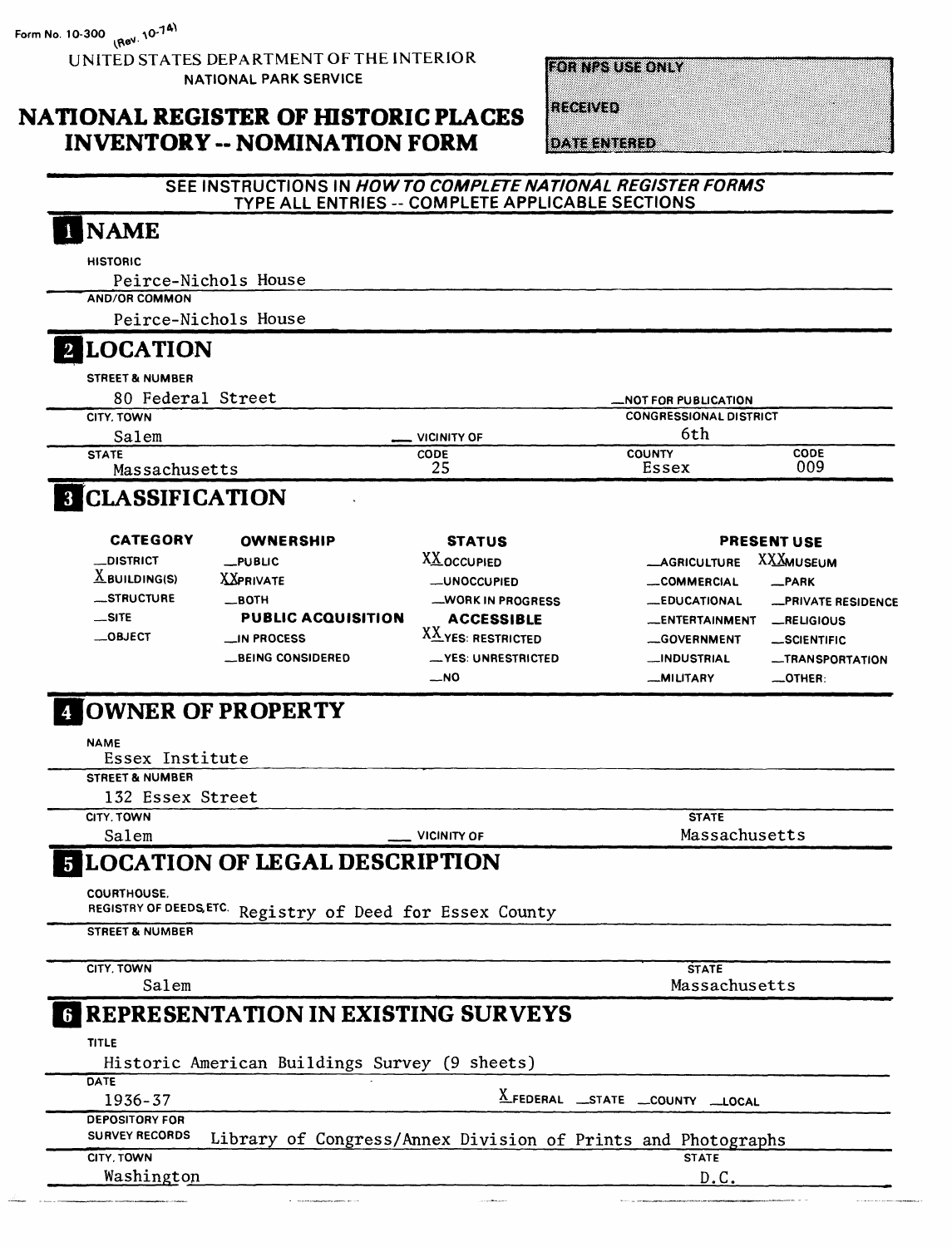## **Z** DESCRIPTION

|                                       | <b>CONDITION</b>         | <b>CHECK ONE</b>        | <b>CHECK ONE</b>                            |  |
|---------------------------------------|--------------------------|-------------------------|---------------------------------------------|--|
| $\triangle$ EXCELLENT<br>$\_\$ {GOOD} | _DETERIORATED<br>$-MINS$ | __UNALTERED<br>XALTERED | <b>X_ORIGINAL SITE</b><br>$-MOVED$<br>DATE. |  |
| $-FAIR$                               | __UNEXPOSED              |                         |                                             |  |

DESCRIBE THE PRESENT AND ORIGINAL (IF KNOWN) PHYSICAL APPEARANCE

The large, square, three-story house was built for Jerathmeel Peirce about 1782. In general style it did not differ from a number of great Massachusetts houses built prior to the Revolution. It did differ however, from all but a few buildings in its more literate adherence to and greater understanding of classical detail and academic profiles and proportions. The resulting effects is one of great solidity and dignity. The details come from a work used by most colonial carpenters, Batty Langley's Bui1der's Treasury, first published in 1740, but Mclntire followed the designs with more literal faithfulness.

The frame clapboarded building is given monumentality by the use of giant fluted doric pilasters at each corner. Mclntire's doorways were carefully designed as an important feature of the composition. His characteristic early form is seen at the Peirce House; a small pedimented portico of two full columns with three-quarter engaged columns, not pilasters, against the wall. A triglyph frieze with mutules gives added richness.

Windows in Mclntire's houses rarely departed from a rectangular form. The arch-headed window in the rear hall of the Peirce house is unusual. There is also some formal elaboration of the window casings by cornices and friezes which are used on all three stories. The roof balustrade at the eaves is one of Mclntire's first uses of this motif which was to become characteristic of his middle period.

The Stable here seems to be the earliest surviving by Mclntire's hand. It is extremely heavy with massive archivolts and keystones. The composition of the front is in five parts consisting of central and end pavilions of smooth boarding with pediments and semicircular surface arches connected by clapboarded links with doors. On the garden side there is a single great central arch in an otherwise unbroken surface.

From the time of the remodeling of the house, 1801, date the addition to the offices which frame the stable court on the east. Three open elliptical arches are cut into the smooth boarded wall to the court, a blind arch of the same form, ornaments the solid south wall toward the street. The fence, with its tall garlanded urns and curved gate also date from 1801, after Mclntire's exposure to the Adamesque style. It is continued at the side by Chinese lattice, unique among his fences. In 1924 when the fence was repaired parts of the fence which had earlier been removed were found in the coach house enabling it to be restored to its original design. The urns are replacements, carefully following the originals, several of which are now in the possession of the Essex Institute.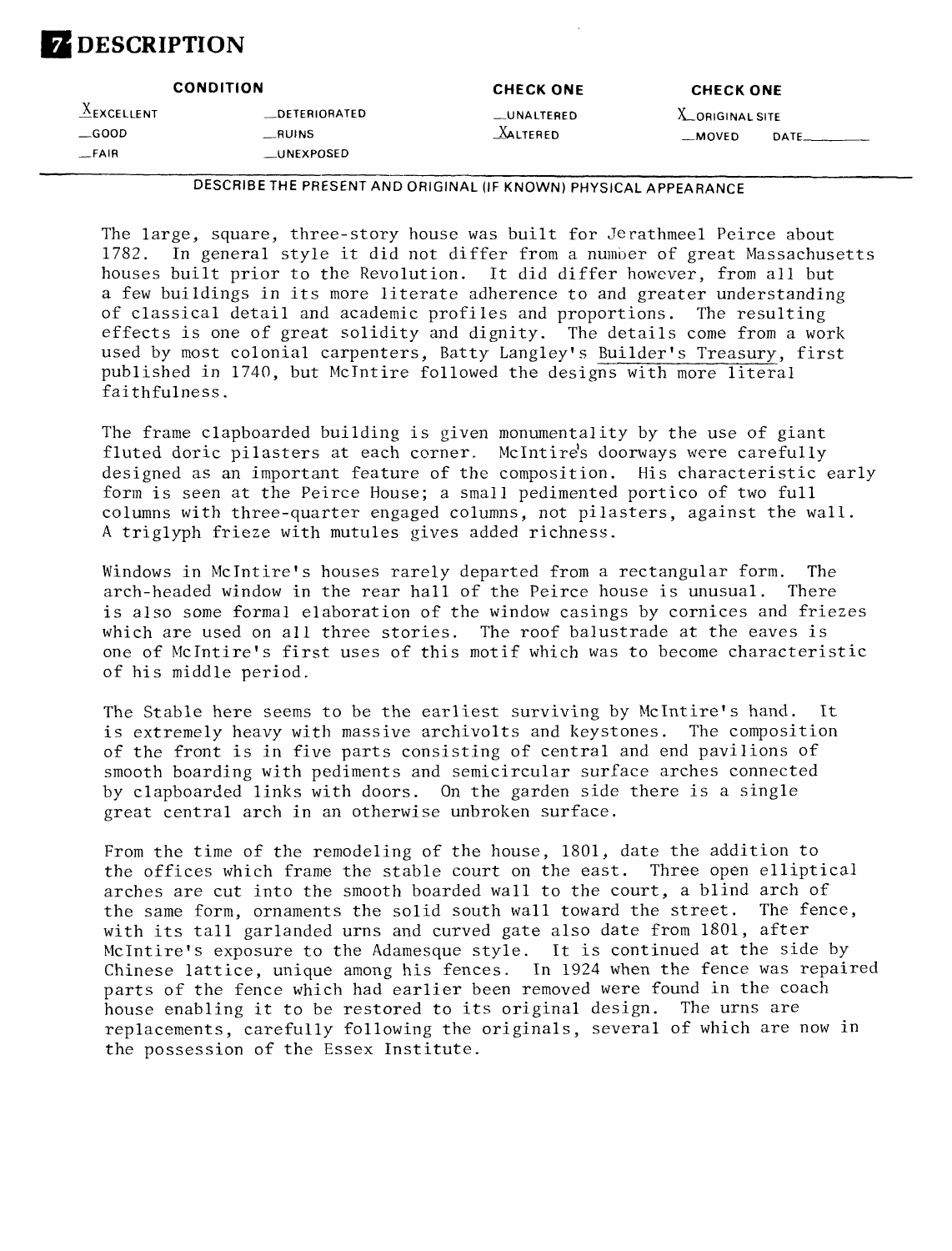## **01 SIGNIFICANCE**

| <b>PERIOD</b><br>-PREHISTORIC<br>$-1400-1499$<br>$-1500-1599$<br>$-1600-1699$<br>$X_{1700-1799}$<br>$X_{1800-1899}$<br>$-1900-$ | <b>_ARCHEOLOGY-PREHISTORIC</b><br><b>_ARCHEOLOGY-HISTORIC</b><br><b>AGRICULTURE</b><br><b>XARCHITECTURE</b><br>ART<br>_COMMERCE<br>COMMUNICATIONS | AREAS OF SIGNIFICANCE -- CHECK AND JUSTIFY BELOW<br>COMMUNITY PLANNING<br><b>LONSERVATION</b><br><b>ECONOMICS</b><br>$-$ EDUCATION<br><b>LENGINEERING</b><br>-EXPLORATION/SETTLEMENT<br>__INDUSTRY<br>__INVENTION | -LANDSCAPE ARCHITECTURE<br><b>LAW</b><br>__LITERATURE<br>-MILITARY<br><b>_MUSIC</b><br>-PHILOSOPHY<br>-POLITICS/GOVERNMENT | $-$ RELIGION<br>$\_SCIENCE$<br>SCULPTURE<br>-SOCIAL/HUMANITARIAN<br>-THEATER<br>-TRANSPORTATION<br>-OTHER (SPECIFY) |
|---------------------------------------------------------------------------------------------------------------------------------|---------------------------------------------------------------------------------------------------------------------------------------------------|-------------------------------------------------------------------------------------------------------------------------------------------------------------------------------------------------------------------|----------------------------------------------------------------------------------------------------------------------------|---------------------------------------------------------------------------------------------------------------------|
|                                                                                                                                 | SPECIFIC DATES 1782-1801                                                                                                                          | <b>BUILDER/ARCHITECT</b>                                                                                                                                                                                          | McIntire<br>Samuel                                                                                                         |                                                                                                                     |

#### **STATEMENT OF SIGNIFICANCE ~**

Samuel Mclntire designed and built the Peirce-Nichols House in 1782 in what was, for that date, a conservative late Georgian style. The house is important, not only for its beautifully carved interior woodwork, but as the first major example of the talented craftsmanship of the 24 year old builder architect. In 1801, Mclntire remedied some of the interior, providing an illustration of his later Adamesque style making the Peirce house an invaluable tool in the study of the development of one of America's first recognized designers of buildings.

#### History

Although the Peirce-Nichols House is perhaps the best known of all surviving houses attributed to Mclntire, and the one most often cited as an example of his work, the connection is not established by any document. It rests on coherence of style with documented works and oral tradition.

Jerathmeel Peirce bought the land in 1779. The traditional date of the house, 1782, first appears in a contemporary account of the owner published in the Essex Institute Historical Collections in 1876. In 1801 the east parlor, hall and parlor chamber were remodeled. The stable, with its heavy arches, doubtless dates from the period of the first building. The other constructions around the court and the fence probably date from 1801.

The house was owned by a descendant of Jerathmeel Peirce until it became the property of the Essex Institute in 1917 and is now shown as a house museum.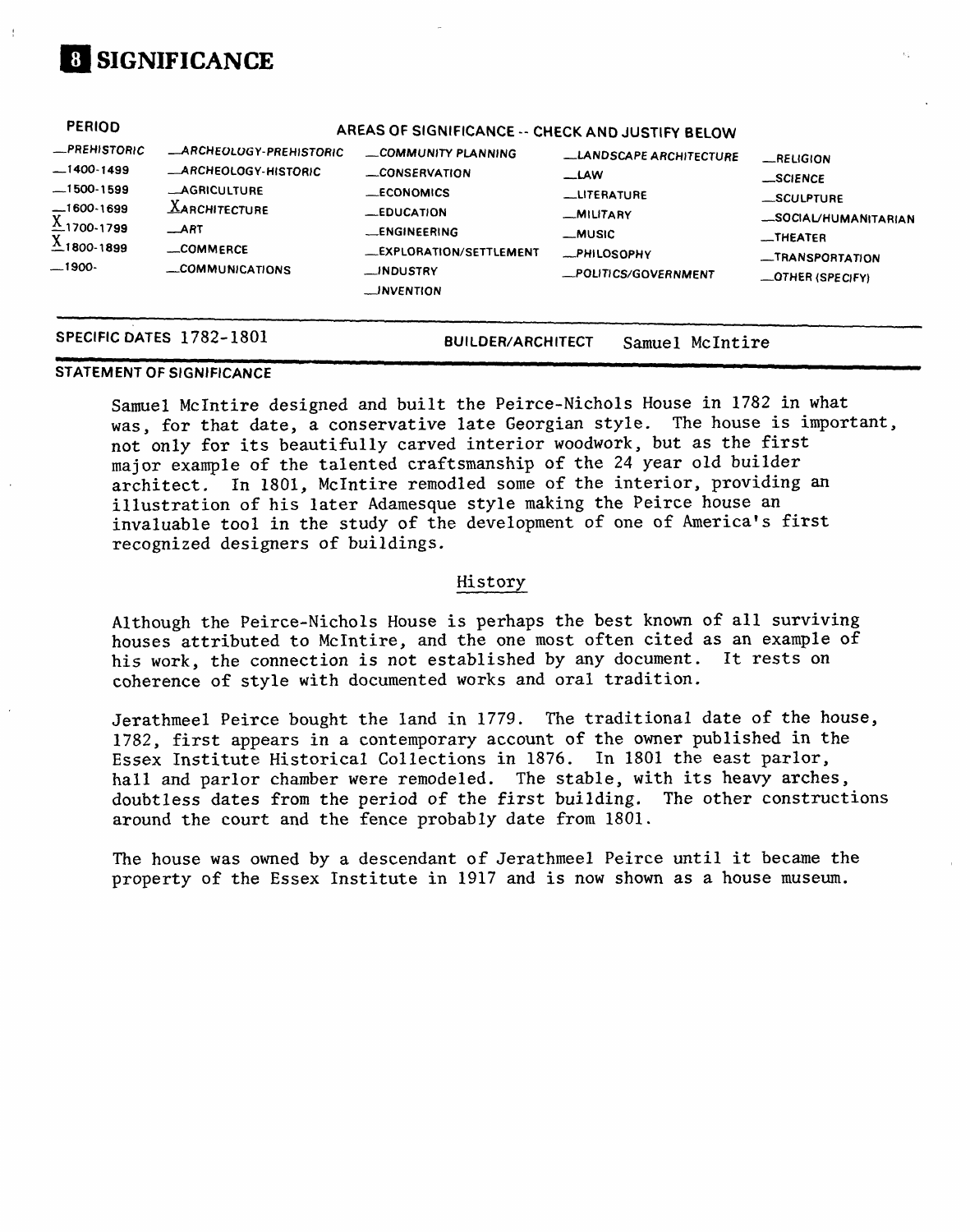### **9 MAJOR BIBLIOGRAPHICAL REFERENCES**

Kimball, Fiske, Domestic Architecture of the American Colonies and of the Early Republic, New York, 1922.

, Mr. Samuel McIntire, Carver, the Architect of Salem, 1940. Mixer, Knowlton, Old Houses of New England, New York, 1927. Pierson, William H. Jr., American Buildings and Their Architects: The Colonial and Neo-Classical Styles, Garden City, New York, 1970.

### **INGEOGRAPHICAL DATA**

1 acre **ACREAGE OF NOMINATED PROPERTY** 

**UTM REFERENCES** 

| ZONE<br><b>EASTING</b> | <b>NORTHING</b> | フロハド | $\sim$ MQ<br>M |
|------------------------|-----------------|------|----------------|
|                        |                 |      |                |
|                        |                 |      |                |

**VERBAL BOUNDARY DESCRIPTION** 

The boundary of the Peirce Nichols House is coterminous with its city lot, #80 Federal Street, and includes all stables and outbuildings, as recorded at the time of the transfer from Martha Nichols to the Essex Institute in 1917, deed 2359, p. 219-21.

|                                                                           |                                                                  |               | LIST ALL STATES AND COUNTIES FOR PROPERTIES OVERLAPPING STATE OR COUNTY BOUNDARIES                                              |  |
|---------------------------------------------------------------------------|------------------------------------------------------------------|---------------|---------------------------------------------------------------------------------------------------------------------------------|--|
| <b>STATE</b>                                                              | CODE                                                             | COUNTY        | CODE                                                                                                                            |  |
| <b>STATE</b>                                                              | CODE                                                             | <b>COUNTY</b> | CODE                                                                                                                            |  |
| <b>IT FORM PREPARED BY</b>                                                |                                                                  |               |                                                                                                                                 |  |
|                                                                           |                                                                  |               | NAME/TITLE Patricia Heintzelman, Architectural Historian, Landmark Review Project                                               |  |
| original form prepared by Charles Snell, 1968                             |                                                                  |               |                                                                                                                                 |  |
| <b>ORGANIZATION</b>                                                       |                                                                  |               | DATE                                                                                                                            |  |
| Historic Sites Survey                                                     |                                                                  |               | 10/9/75                                                                                                                         |  |
| <b>STREET &amp; NUMBER</b>                                                |                                                                  |               | <b>TELEPHONE</b>                                                                                                                |  |
| 1100 L Street NW.                                                         |                                                                  |               |                                                                                                                                 |  |
| CITY OR TOWN                                                              |                                                                  |               | <b>STATE</b>                                                                                                                    |  |
| Washington                                                                |                                                                  |               | D.C                                                                                                                             |  |
| NATIONAL____                                                              | THE EVALUATED SIGNIFICANCE OF THIS PROPERTY WITHIN THE STATE IS: | STATE.        | LOCAL                                                                                                                           |  |
|                                                                           |                                                                  |               | As the designated State Historic Preservation Officer for the National Historic Preservation Act of 1966 (Public Law 89-665). I |  |
|                                                                           |                                                                  |               | hereby nominate this property for inclusion in the National Register and certify that it has been evaluated according to the    |  |
| criteria and procedures set forth by the National Park Service.           |                                                                  |               |                                                                                                                                 |  |
| STATE HISTORIC PRESERVATION OFFICER SIGNATURE                             |                                                                  |               |                                                                                                                                 |  |
| <b>TITLE</b>                                                              |                                                                  |               | DATE                                                                                                                            |  |
| <b>FOR NPS USE ONLY</b>                                                   |                                                                  |               |                                                                                                                                 |  |
| I HEREBY CERTIFY THAT THIS PROPERTY IS INCLUDED IN THE NATIONAL REGISTER. |                                                                  |               |                                                                                                                                 |  |
|                                                                           |                                                                  |               | DATE                                                                                                                            |  |
| DIRECTOR, OFFICE OF ARCHEOLOGY AND INISTORIC PRESERVATION<br>ATTEST:      |                                                                  |               | <b>DATE</b>                                                                                                                     |  |
| <b>KEEPER OF THE NATIONAL REGISTER</b>                                    |                                                                  |               |                                                                                                                                 |  |